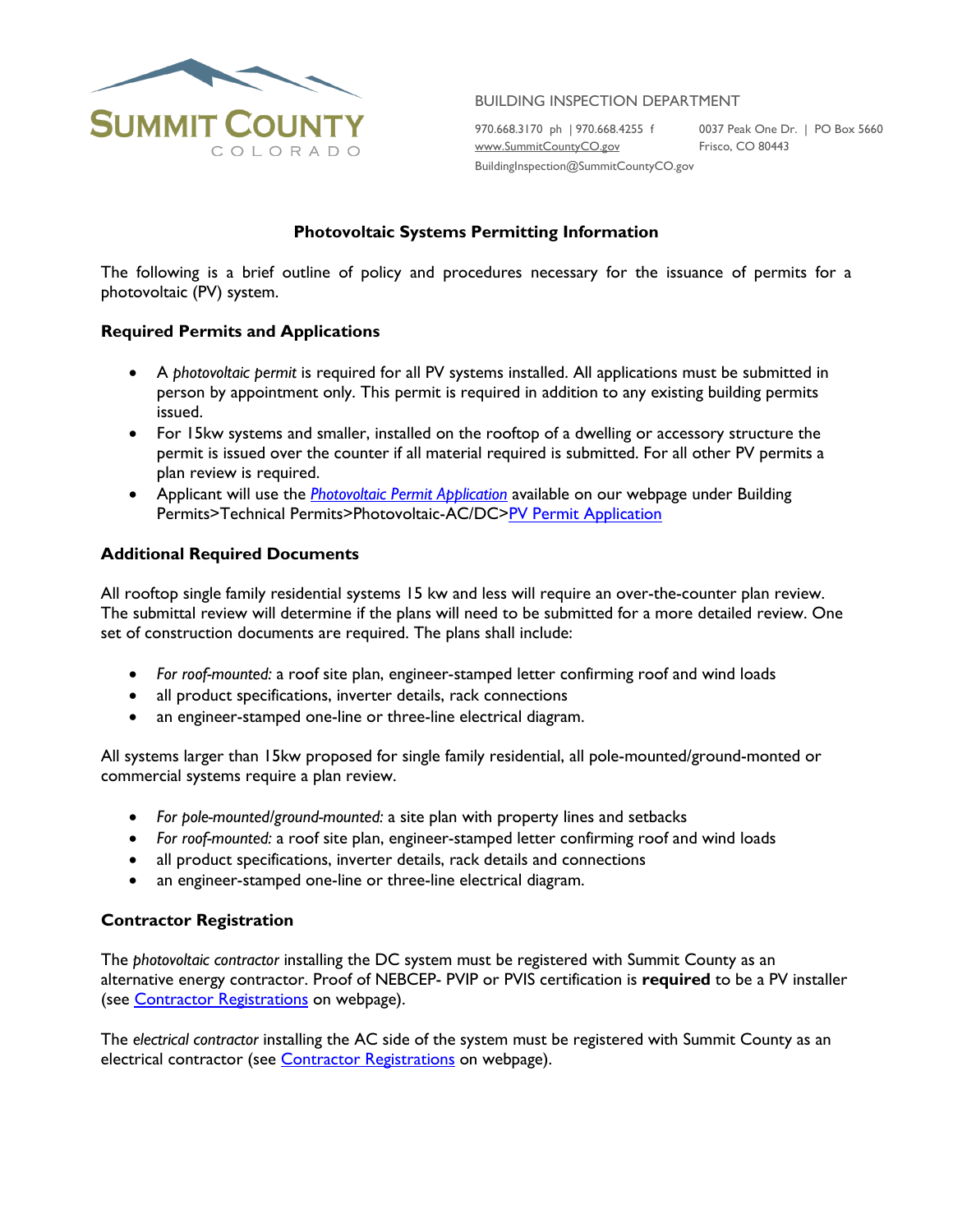

BUILDING INSPECTION DEPARTMENT

970.668.3170 ph | 970.668.4255 f 0037 Peak One Dr. | PO Box 5660<br>www.Sum<u>mitCountyCO.gov</u> Frisco, CO 80443 [www.SummitCountyCO.gov](http://www.summitcountyco.gov/)

BuildingInspection@SummitCountyCO.gov

If the alternative energy contractor has an electrician on staff, the electrical contractor license and master electrician license must be provided with the alternative energy contractor's registration, and the master electrician must be listed as a staff member.

If the electrical contractor is a sub-contractor, applicant must provide their information at the time of submittal and issuance.

## **Permit Fees**

The permit fee for the over-the-counter 15kw and smaller residential will be based on valuation of the system, with no plan review fee assessed. Fees shall not exceed \$400.

Fees for the photovoltaic permit with plan review will be based on the total valuation of the system **plus** the cost of the solar panels. The total fee (plan review plus permit) will not exceed \$500 for residential and \$1000 for non-residential projects.

The above information is based on our [Fee Schedule,](https://www.summitcountyco.gov/962/Building-Permit-Fee-Schedule) also available on our webpage.

## **Submittal Process**

• All submittal documents and plan revisions must be brought to our office, in person, at 0037 Peak One Dr., Frisco, CO 80443. We do not accept emailed or mailed documents.

Submittals for 15kw and smaller systems installed on a rooftop of a dwelling or accessory structure.

- Photovoltaic permit submittal documents will be reviewed between the applicant and the permit technician to ensure the presence of all required documents. Please review our *checklist* available on the County website.
- The review will determine the eligibility to issue the PV permit or require an additional review.
- The admin staff will take fees and issue the PV permit approved to be eligible for an over-thecounter permit.

All other systems sized larger than 15kw proposed for single family residential, all pole-mounted/groundmonted or commercial systems shall require a plan review.

- Photovoltaic permit submittal documents will be briefly reviewed between the applicant and the permit technician to ensure the presence of all required documents.
- After the permit technician's review, the admin staff will provide the alternative energy contractor with a sign-off card to bring to the associated fire district for project review. The completed signoff card is to be returned to the Summit County Building Department before the photovoltaic permit can be issued.